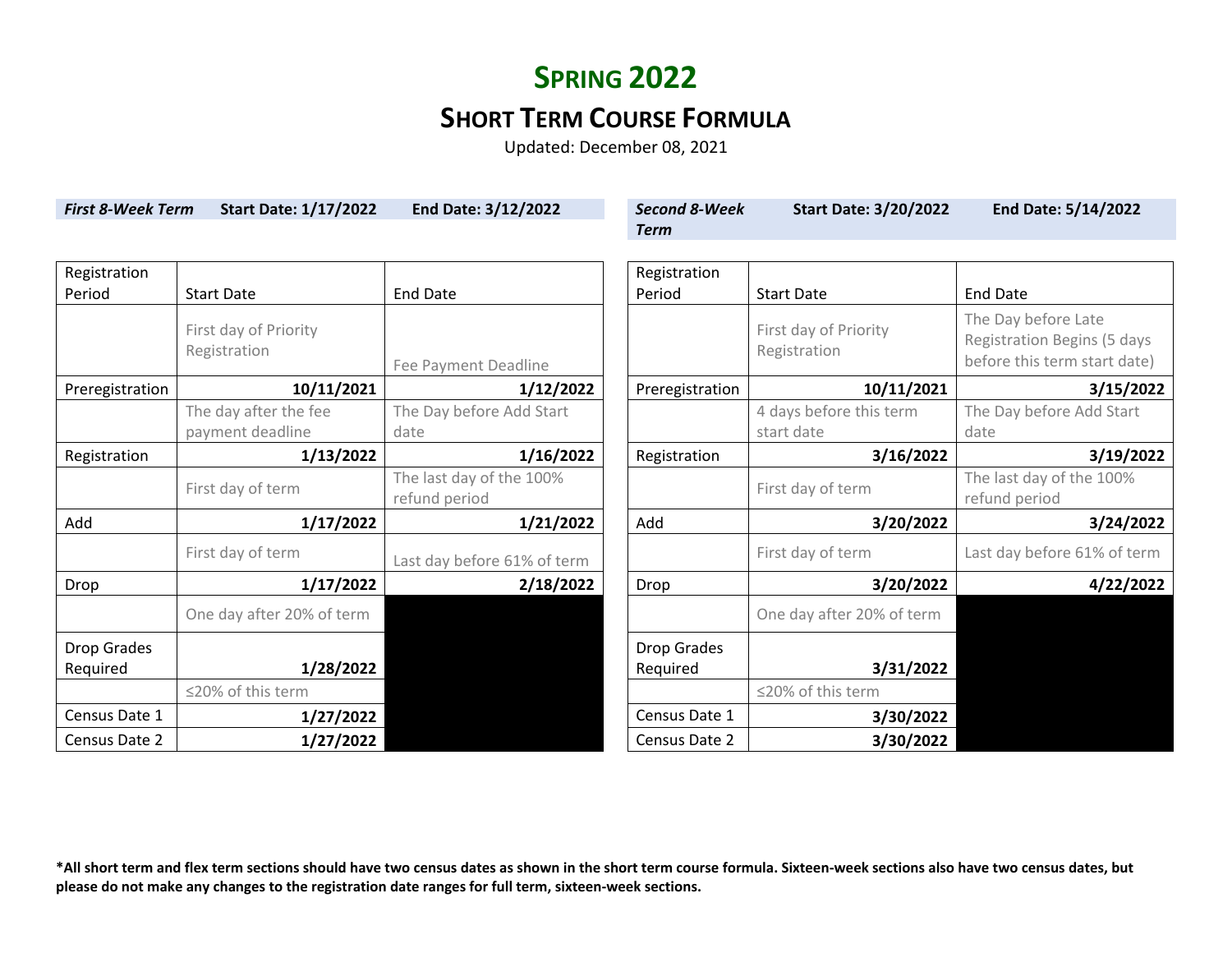### **SHORT TERM COURSE FORMULA**

Updated: December 08, 2021

| <b>First 5-Week Term</b> | <b>Start Date: 1/17/2022</b>          | End Date: 2/20/2022                       | <b>Second 5-Week</b> | <b>Start Date: 2/21/2022</b>          | <b>End Date: 4/3/2022</b>                                                                 |  |
|--------------------------|---------------------------------------|-------------------------------------------|----------------------|---------------------------------------|-------------------------------------------------------------------------------------------|--|
|                          |                                       |                                           | <b>Term</b>          |                                       |                                                                                           |  |
|                          |                                       |                                           |                      |                                       |                                                                                           |  |
| Registration             |                                       |                                           | Registration         |                                       |                                                                                           |  |
| Period                   | <b>Start Date</b>                     | <b>End Date</b>                           | Period               | <b>Start Date</b>                     | <b>End Date</b>                                                                           |  |
|                          | First day of Priority<br>Registration | Fee Payment Deadline                      |                      | First day of Priority<br>Registration | The Day before Late<br><b>Registration Begins (5 days</b><br>before this term start date) |  |
| Preregistration          | 10/11/2021                            | 1/12/2022                                 | Preregistration      | 10/11/2021                            | 2/16/2022                                                                                 |  |
|                          | The day after the fee                 | The Day before Add Start                  |                      | 4 days before this term               | The Day before Add Start                                                                  |  |
|                          | payment deadline                      | date                                      |                      | start date                            | date                                                                                      |  |
| Registration             | 1/13/2022                             | 1/16/2022                                 | Registration         | 2/17/2022                             | 2/20/2022                                                                                 |  |
|                          | First day of term                     | The last day of the 100%<br>refund period |                      | First day of term                     | The last day of the 100%<br>refund period                                                 |  |
| Add                      | 1/17/2022                             | 1/19/2022                                 | Add                  | 2/21/2022                             | 2/24/2022                                                                                 |  |
|                          | First day of term                     | Last day before 61% of term               |                      | First day of term                     | Last day before 61% of term                                                               |  |
| Drop                     | 1/17/2022                             | 2/6/2022                                  | Drop                 | 2/21/2022                             | 3/17/2022                                                                                 |  |
|                          | One day after 20% of term             |                                           |                      | One day after 20% of term             |                                                                                           |  |
| Drop Grades              |                                       |                                           | Drop Grades          |                                       |                                                                                           |  |
| Required                 | 1/24/2022                             |                                           | Required             | 3/1/2022                              |                                                                                           |  |
|                          | ≤20% of this term                     |                                           |                      | ≤20% of this term                     |                                                                                           |  |
| Census Date 1            | 1/23/2022                             |                                           | Census Date 1        | 2/28/2022                             |                                                                                           |  |
| Census Date 2            | 1/23/2022                             |                                           | Census Date 2        | 2/28/2022                             |                                                                                           |  |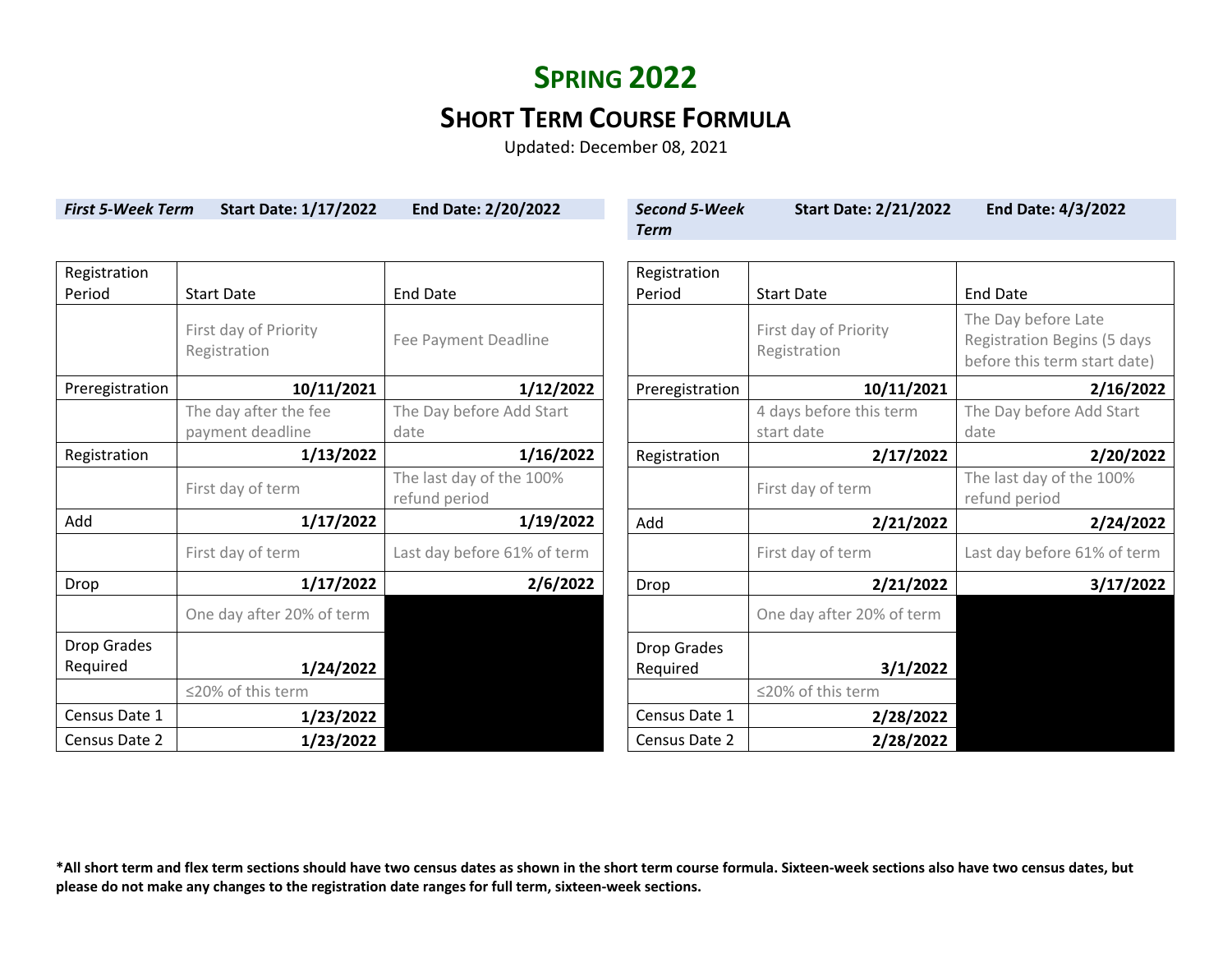## **SHORT TERM COURSE FORMULA**

Updated: December 08, 2021

| <b>Third 5-Week Term</b> | <b>Start Date: 4/4/2022</b>           | <b>End Date: 5/8/2022</b>                                                                 | <b>B-Term 5 week</b><br><b>Delayed Start - Flex</b><br><b>Term</b> | <b>Start Date: 2/21/2022</b>          | End Date: 5/14/2022                                                                |  |
|--------------------------|---------------------------------------|-------------------------------------------------------------------------------------------|--------------------------------------------------------------------|---------------------------------------|------------------------------------------------------------------------------------|--|
| Registration<br>Period   | <b>Start Date</b>                     | <b>End Date</b>                                                                           | Registration<br>Period                                             | <b>Start Date</b>                     | <b>End Date</b>                                                                    |  |
|                          | First day of Priority<br>Registration | The Day before Late<br><b>Registration Begins (5 days</b><br>before this term start date) |                                                                    | First day of Priority<br>Registration | The Day before Late<br>Registration Begins (5 days<br>before this term start date) |  |
| Preregistration          | 10/11/2021                            | 3/30/2022                                                                                 | Preregistration                                                    | 10/11/2021                            | 2/16/2022                                                                          |  |
|                          | 4 days before this term<br>start date | The Day before Add Start<br>date                                                          |                                                                    | 4 days before this term<br>start date | The Day before Add Start<br>date                                                   |  |
| Registration             | 3/31/2022                             | 4/3/2022                                                                                  | Registration                                                       | 2/17/2022                             | 2/20/2022                                                                          |  |
|                          | First day of term                     | The last day of the 100%<br>refund period                                                 |                                                                    | First day of term                     | The last day of the 100%<br>refund period                                          |  |
| Add                      | 4/4/2022                              | 4/6/2022                                                                                  | Add                                                                | 2/21/2022                             | 02/28/2022                                                                         |  |
|                          | First day of term                     | Last day before 61% of term                                                               |                                                                    | First day of term                     | Last day before 61% of term                                                        |  |
| Drop                     | 4/4/2022                              | 4/24/2022                                                                                 | Drop                                                               | 2/21/2022                             | 4/11/2022                                                                          |  |
|                          | One day after 20% of<br>term          |                                                                                           |                                                                    | One day after 20% of term             |                                                                                    |  |
| Drop Grades<br>Required  | 4/11/2022                             |                                                                                           | <b>Drop Grades</b><br>Required                                     | 3/9/2022                              |                                                                                    |  |
|                          | ≤20% of this term                     |                                                                                           |                                                                    | ≤20% of this term                     |                                                                                    |  |
| Census Date 1            | 4/10/2022                             |                                                                                           | Census Date 1                                                      | 3/7/2022                              |                                                                                    |  |
| Census Date 2            | 4/10/2022                             |                                                                                           | Census Date 2                                                      | 3/7/2022                              |                                                                                    |  |